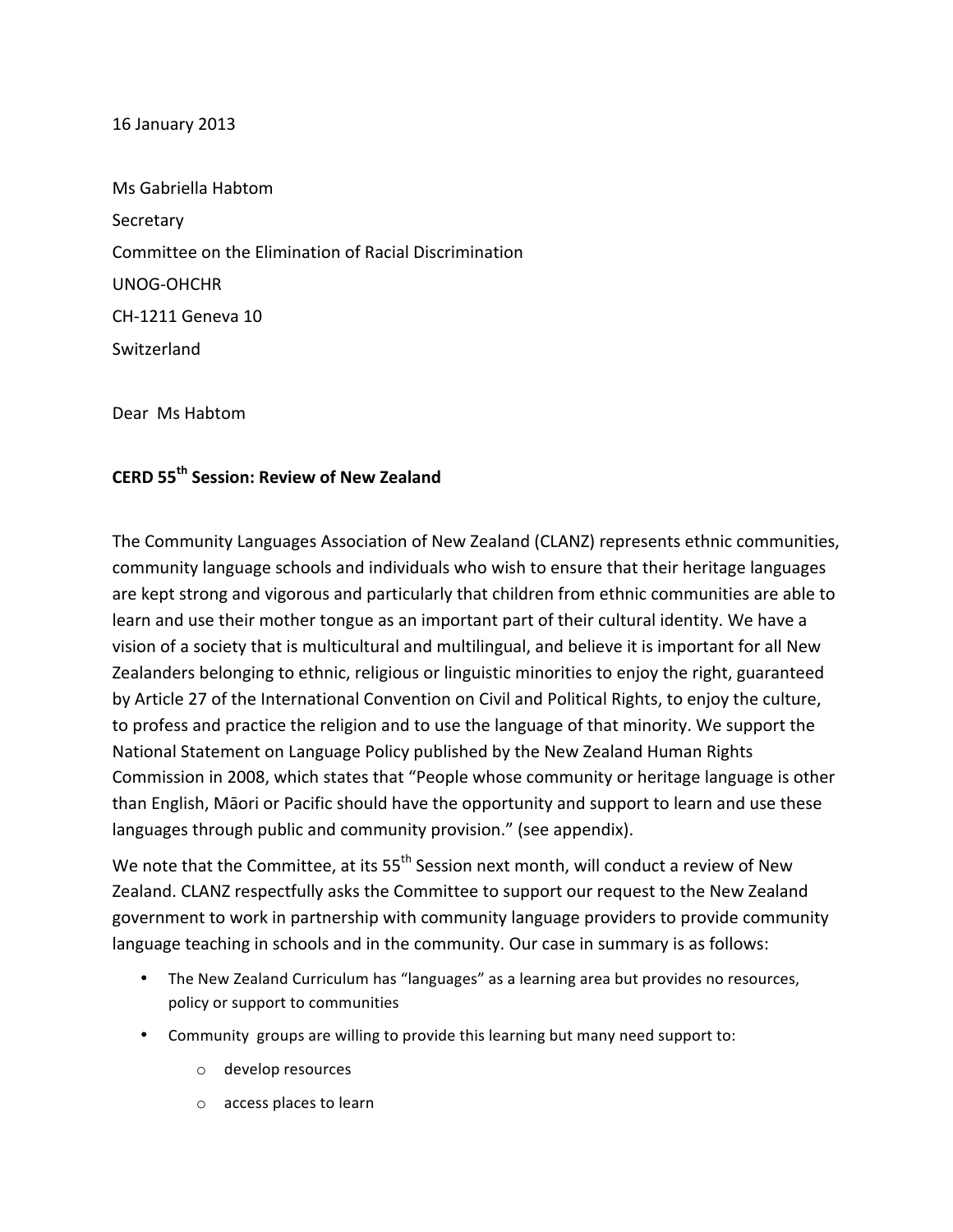- $\circ$  access trained teachers who are able to teach to NCEA standards
- A comprehensive strategy from the government is needed to support community languages, including a process to establish NCEA recognition of languages
- Community groups want to work in partnership with the government and the Ministry of Education to achieve this.

CLANZ has consulted widely on this matter. These objectives reflect the views of its members and were recently endorsed by 300 delegates at the 2012 Community Languages and ESOL (CLESOL) Conference in Palmerston North. There is an opportunity now to address this by the government.

We submit this issue to the Committee's consideration as we believe that the cultural rights of ethnic communities are covered by Article 5 of the Convention on the Elimination of Racial Discrimination, and that there is an urgent need to address this issue.

Yours sincerely

Sunita Narayan (Mrs) President#

Community Languages Association of New Zealand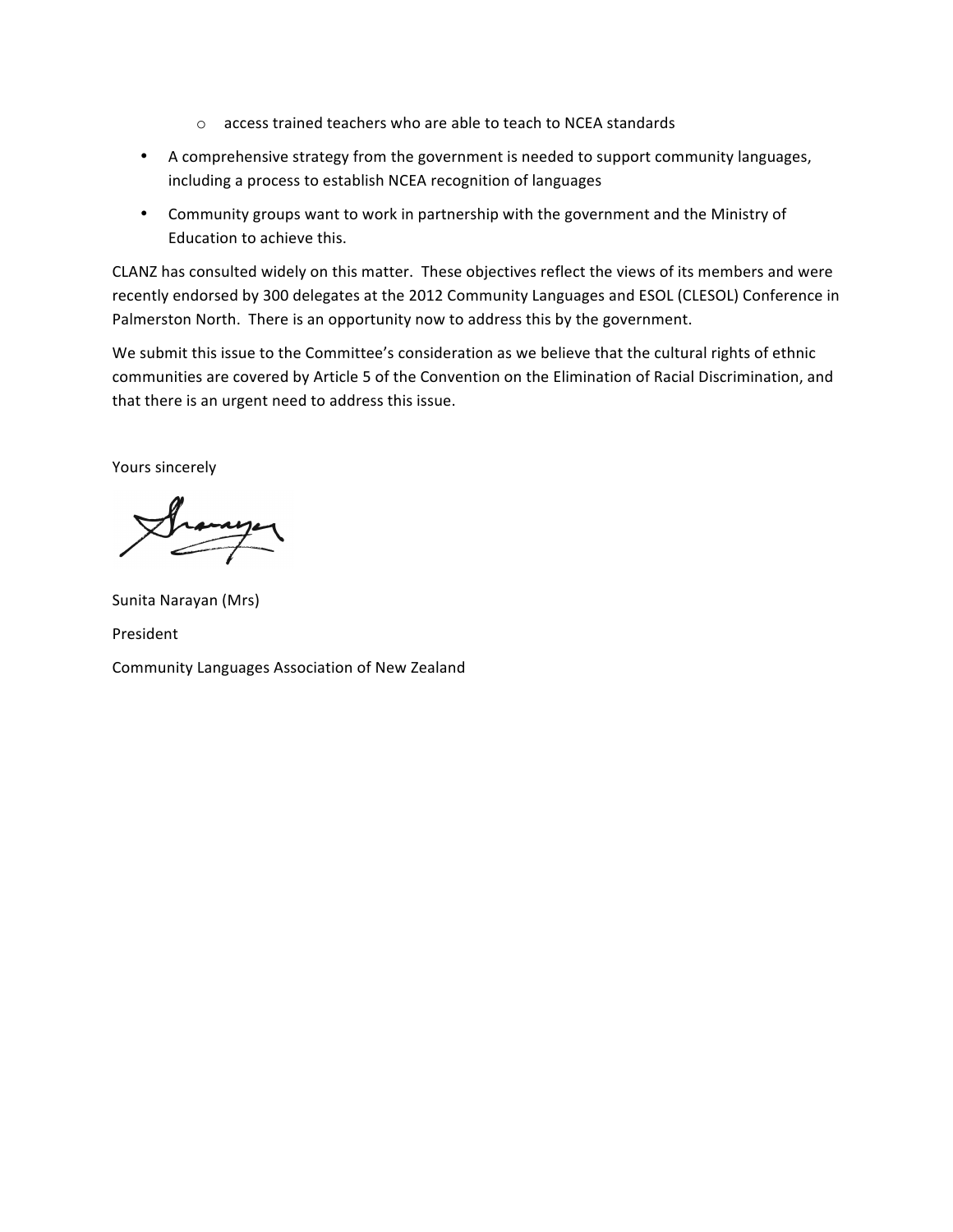# **Appendix: Statement on Language Policy**

#### **Introduction**

New Zealand is a diverse society in a globalised international community. It has an indigenous language, te reo Māori, and a bicultural Māori and Anglo-Celtic foundation. It is located in the Asia Pacific region and many people from the Pacific and Asia have settled here. Languages are a valuable national resource in terms of our cultural identities, cultural diversity and international connectedness. They are vitally important for individuals and communities, bringing educational, social, cultural and economic benefits. They contribute to all three national priorities of national identity, economic transformation and families young and old.

English is the most widely used language in New Zealand and the ability to communicate in English is important for all New Zealanders. Te reo Māori and New Zealand Sign Language are recognised by law as official languages. The number of speakers of te reo Mäori is now increasing but much remains to be done to secure its future as a living language.

A majority of New Zealanders currently speak only one language. There are however significant communities that have a heritage language other than English. New Zealand's Māori, Pacific and Asian communities alone make up nearly a third of the population. The most common community languages other than English are te reo Mäori, Chinese languages, Samoan, and Hindi.

#### **Human Rights and Responsibilities**

The right to learn and use one's own language is an internationally recognised human right. Human rights treaties and declarations specifically refer to rights and responsibilities in relation to indigenous languages, minority languages, learning and using one's mother tongue, the value of learning international languages, and access to interpretation and translation services. The New Zealand Bill of Rights Act provides that 'a person who belongs to an ethnic, religious, or linguistic minority in New Zealand shall not be denied the right, in community with other members of that minority, to enjoy the culture, to profess and practise the religion, or to use the language of that minority'.

New Zealand has a particular responsibility under the Treaty of Waitangi and international law to protect and promote te reo Mäori as the indigenous language of New Zealand. It also has a special responsibility to protect and promote other languages that are indigenous to the New Zealand realm: Vagahau Niue, Gagana Tokelau, Cook Island Mäori, and New Zealand Sign Language. It has a regional responsibility as a Pacific nation to promote and protect other Pacific languages, particularly where significant proportions of their communities live in New Zealand.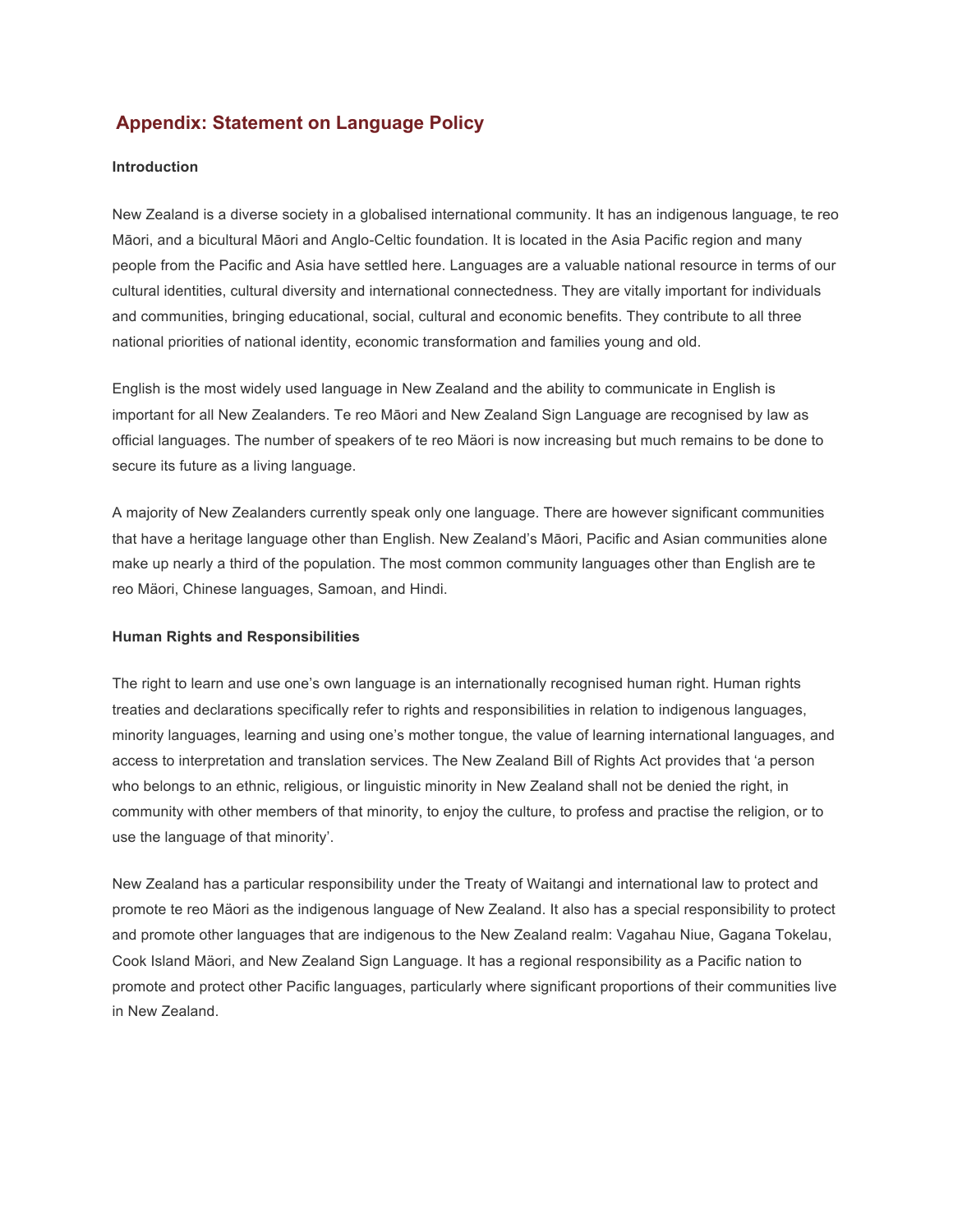#### **Economic Development**

A significant and growing proportion of New Zealand's trade is with Asia and learning the languages of our key trading partners is an economic imperative.

# **Languages**

### **English**

All New Zealanders should have the opportunity and support to achieve oral competence and literacy in English through school, adult literacy programmes and ESOL (English for Speakers of Other Languages) programmes.

# **Te Reo Maori**

All New Zealanders should have the opportunity and support to learn te reo Mäori and use it in the home, in education and in the community. The importance of maintaining te reo Mäori as a unique indigenous living New Zealand language should be publicly promoted as part of our national heritage and identity.

### **New Zealand Sign Language**

All Deaf people should have the opportunity and support to learn and use New Zealand Sign Language in the home, in education and in the community and have access to interpreters. Other New Zealanders should also have the opportunity and support to learn and use NZSL.

# **Pacific Languages**

All Cook Island Māori, Niuean and Tokelauan people living in New Zealand should have the opportunity and support to learn and use their heritage language. Other Pacific peoples in New Zealand should have the opportunity and support to learn and use their languages through public and community provision.

# **Community and Heritage Languages**

People whose community or heritage language is other than English, Mäori or Pacific should have the opportunity and support to learn and use these languages through public and community provision.

#### **International Languages**

New Zealanders should be encouraged and given opportunities and support to learn international languages, including those of New Zealand's key trading partners.